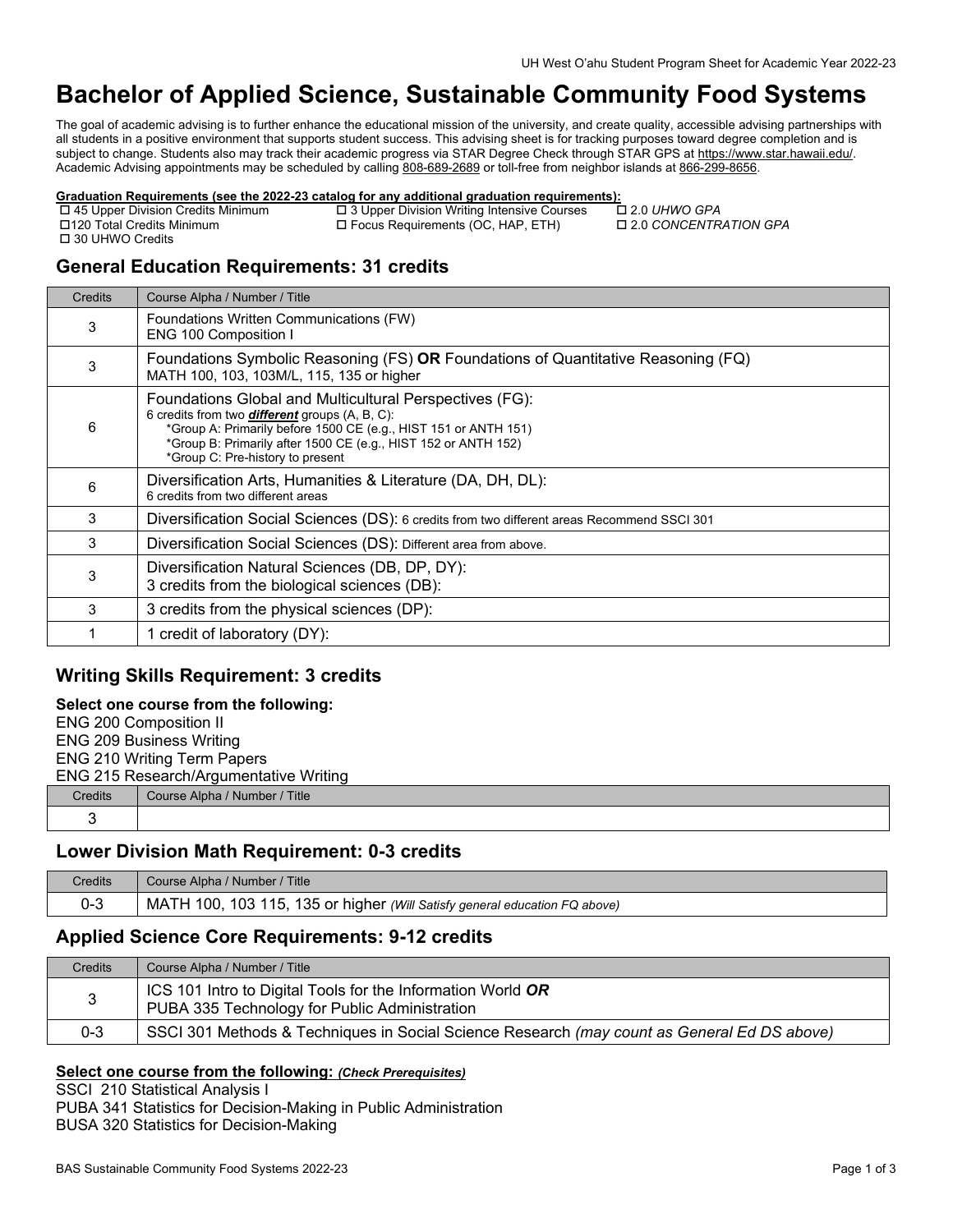| <b>Credits</b> | Course Alpha / Number / Title |
|----------------|-------------------------------|
|                |                               |

#### **Select one Ethics course from the following:**

| PHIL                                         | 482 Environmental Ethics                    |  |
|----------------------------------------------|---------------------------------------------|--|
|                                              | SCFS 484 Agriculture, Food and Human Values |  |
| SCFS 485 Cross-Cultural Environmental Ethics |                                             |  |
| <b>Credits</b>                               | Course Alpha / Number / Title               |  |
|                                              |                                             |  |

### **SCFS Concentration Requirements: 24 credits**

| Credits | Course Alpha / Number / Title                                                                                                |
|---------|------------------------------------------------------------------------------------------------------------------------------|
| 3       | SCFS 300 Survey of Sustainable Community Food Systems of Hawai'i                                                             |
| 3       | SCFS 310 Introduction to Agroecology                                                                                         |
| 3       | SCFS 320 Theory and Practice of Sustainable Agriculture                                                                      |
| 3       | SCFS/POLS 335 Politics of Food                                                                                               |
| 3       | SCFS 370 Ahupua'a- Hawaiian Natural Resource Management from Mountain to Sea                                                 |
| 3       | SCFS 385 Loko i'a and Near Shore Fisheries Management of Hawaii OR SCFS 415 Mahi'ai Kalo-<br><b>Hawaiian Taro Production</b> |
| 3       | SCFS 455 Traditional Ecological Knowledge and Food Systems Management                                                        |
| 3       | SCFS 490 Sustainable Agriculture Practicum                                                                                   |

### **SCFS Elective Requirements: 6 credits**

#### **Select two courses from the list below:**

\*\*MET 209 Introduction to Climate Studies

SCFS 315 Wild Game Management and Processing

SCFS 336 Politics of Water (cross-listed POLS 336)

SCFS 340 Food Sovereignty, Nutrition & Human Well-Being Reconnecting Food, Nature and Community

SCFS 345 Native Planters-Traditional Agriculture Systems of Hawai'i and the Pacific

SCFS 350 Natural History of Bees, Beekeeping, and Honey Hunting

SCFS 360 Survey of Literature on Agriculture, Food, and the Environment

SCFS 415 Mahi ʻai Kalo: Hawaiian Taro Production

Any 300-400 level SCFS Course not used for another requirement

\*\* Note: Lower division course.

| Credits | Course Alpha / Number / Title |
|---------|-------------------------------|
|         |                               |
|         |                               |

## **SCFS Interdisciplinary Requirements: 9 credits**

#### **Select three courses from the list below:**

\*\*EDUC 120 'Aina and Place-Based Education \*\*HAW 101/102 Beginning Hawaiian I/II \*\*HAW 201/202 Intermediate Hawaiian I/II HAW 301/302 Third-Level Hawaiian HPST 304 Hawaiian-Pacific Traditions GEOG/HPST 328 Culture and Environment HPST/POLS 342 Indigenous Peoples & Modernity GEOG/HPST 365 Geography of the Pacific POLS/HPST 381 Hawaiʻi Politics HPST/POLS 440 Native Hawaiian Law HIST/HPST 471 Polynesia Before European Contact

HIST/HPST 384 Hawaiʻi from European Contact to the **Overthrow** ANTH/HIST/HPST 483 Archaeology of Hawaiʻi HIST/HPST 488 Twentieth Century Hawaiʻi POLS 326 Environmental Politics POLS 371 Global Futures

\*\*Note: Lower Division course